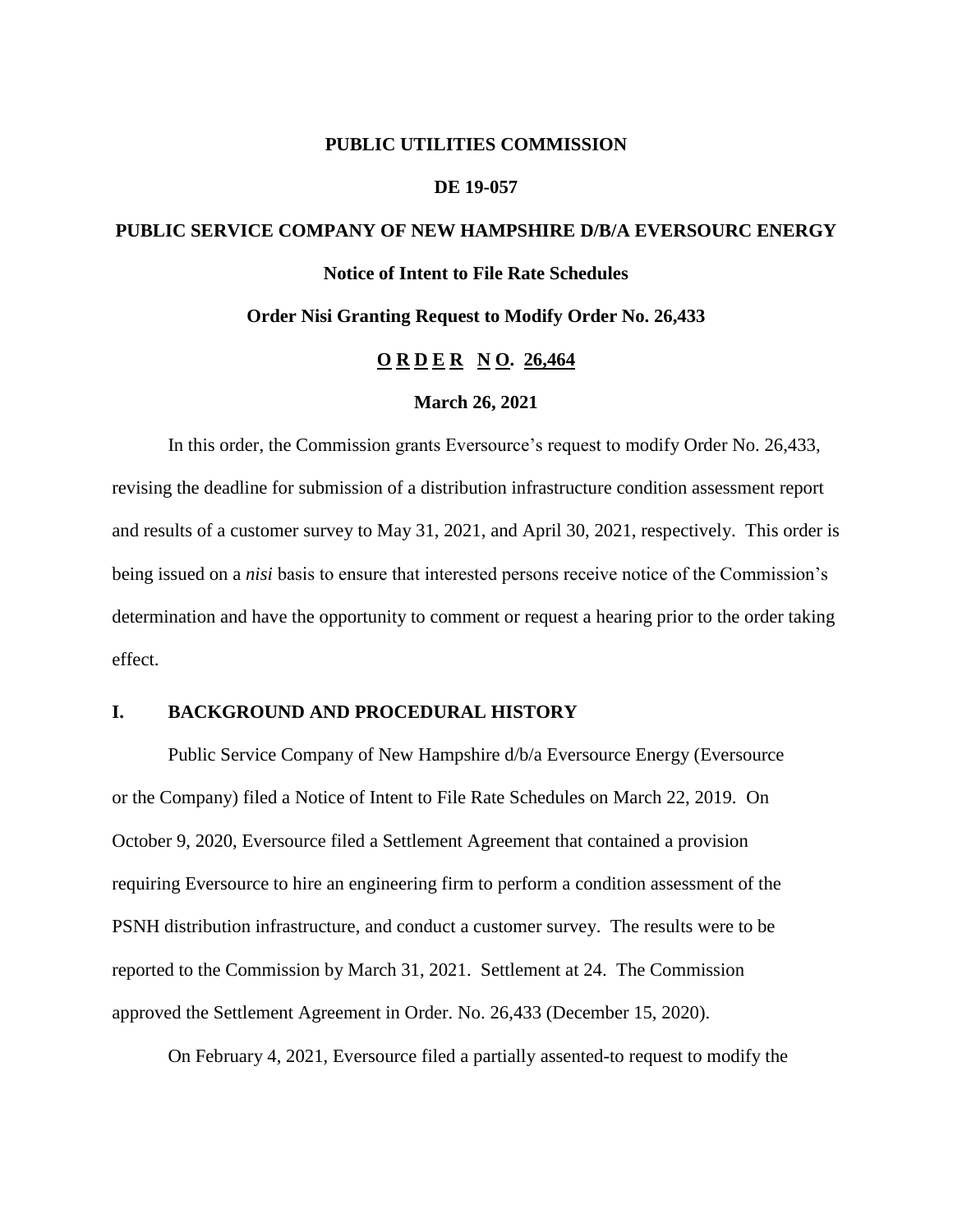deadline for the engineering assessment from March 31, 2021, to May 31, 2021.<sup>1</sup> In support of its request, Eversource stated that extending the submission deadline would avoid unnecessarily excluding proposals from several contractors who indicated an inability to complete the work by March 31, 2021. Eversource supplemented its initial request on February 5, 2021, noting that additional parties assent to the request.<sup>2</sup>

On March 15, 2021, Eversource filed a request to modify the deadline for filing its customer survey results from March 31, 2021, to April 30, 2021. In support of its request, Eversource stated that the extension would allow a neutral third party to develop and deliver the survey. Eversource indicated Staff's support for such a process.

The Eversource requests and other docket filings, other than any information for which confidential treatment is requested of or granted by the Commission, are posted at <https://www.puc.nh.gov/Regulatory/Docketbk/2019/19-057.html.>

#### **II. COMMISSION ANALYSIS**

 $\overline{a}$ 

Under RSA 365:28, the Commission has the authority to alter, amend, or otherwise modify any order made by it. We find that there is good reason to extend the deadline for filing the distribution infrastructure condition assessment report to May 31, 2021. That extension will avoid the exclusion of several contractors from consideration. We also find that there is good reason to extend the deadline for filing results of the customer survey to April 30, 2021. That extension will allow a neutral third party to develop and deliver the survey. We issue our decision on a *nisi* basis to provide any interested person the opportunity to submit comments or request a hearing before this order goes into effect.

<sup>&</sup>lt;sup>1</sup> Eversource indicated the assent of Clean Energy New Hampshire, Chargepoint, and Wal-Mart to the request.

<sup>&</sup>lt;sup>2</sup> Eversource indicated the assent of AARP and The Way Home to the request.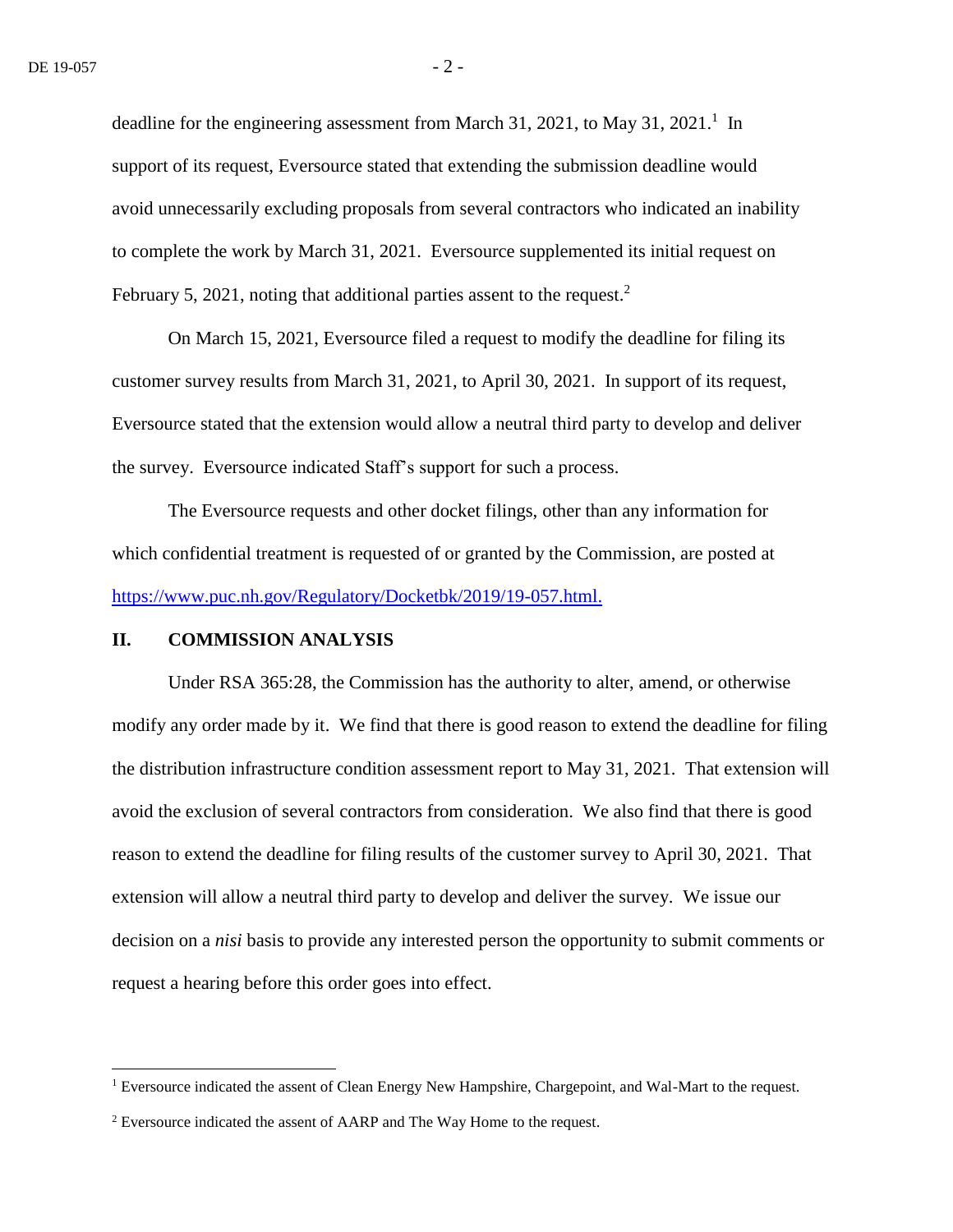#### **Based upon the foregoing, it is hereby**

**ORDERED**, that Eversource's request to modify Order No. 26,433, revising the deadline for submission of the distribution infrastructure condition assessment report from March 31, 2021, to May 31, 2021, is granted; and it is

**FURTHER ORDERED,** that Eversource's request to modify Order No. 26,433, revising the deadline for submission of the results of its customer survey from March 31, 2021, to April 30, 2021, is granted; and it is

**FURTHER ORDERED**, that Eversource shall publish a copy of this order *nisi* on its website within one business day of this order, such publication to be documented by affidavit filed with the Commission on or before March 29, 2021; and it is

**FURTHER ORDERED**, that the Executive Director of the Commission shall cause a copy of this order n*isi* to be published on the Commission's website within one business day; and it is

**FURTHER ORDERED**, that persons interested in responding to this order be notified that they may submit their comments or file a written request for a hearing that states the reason and basis for a hearing no later than 1:00 p.m. on March 31, 2021, for the Commission's consideration; and it is

**FURTHER ORDERED**, that any party interested in responding to such comments or request for hearing shall do so no later than 1:00 p.m. on April 1, 2021; and it is

**FURTHER ORDERED**, that that this order shall be effective at 4:30 p.m. on April 1, 2021, unless Eversource fails to satisfy the publication and affidavit obligations set forth above or the Commission provides otherwise in a supplemental order issued prior to the effective date.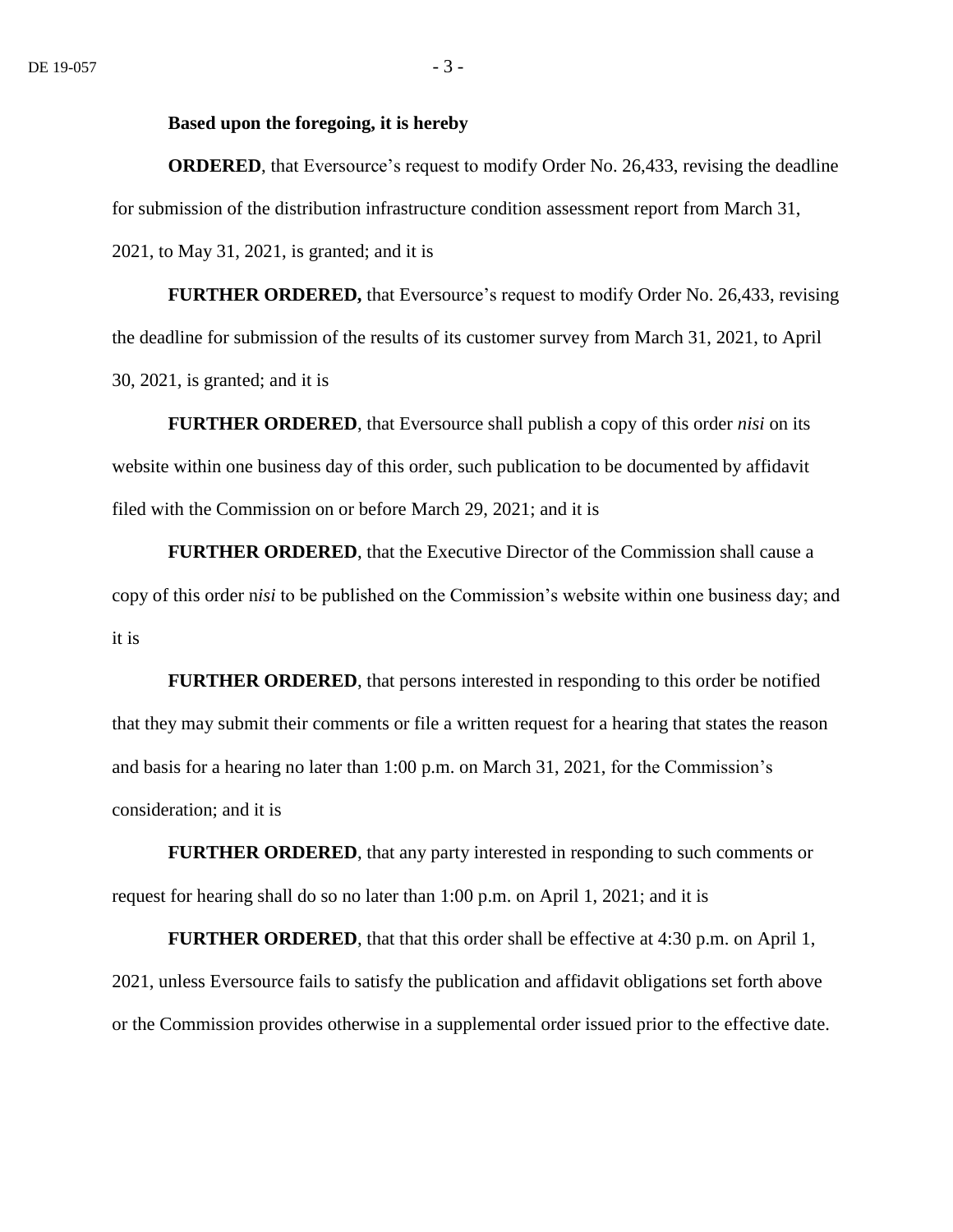By order of the Public Utilities Commission of New Hampshire this twenty-sixth day of March, 2021.

Dianne Martin

Chairwoman

In Kathryn M. Briley

Commissioner

Attested by:

land

Debra A. Howland Executive Director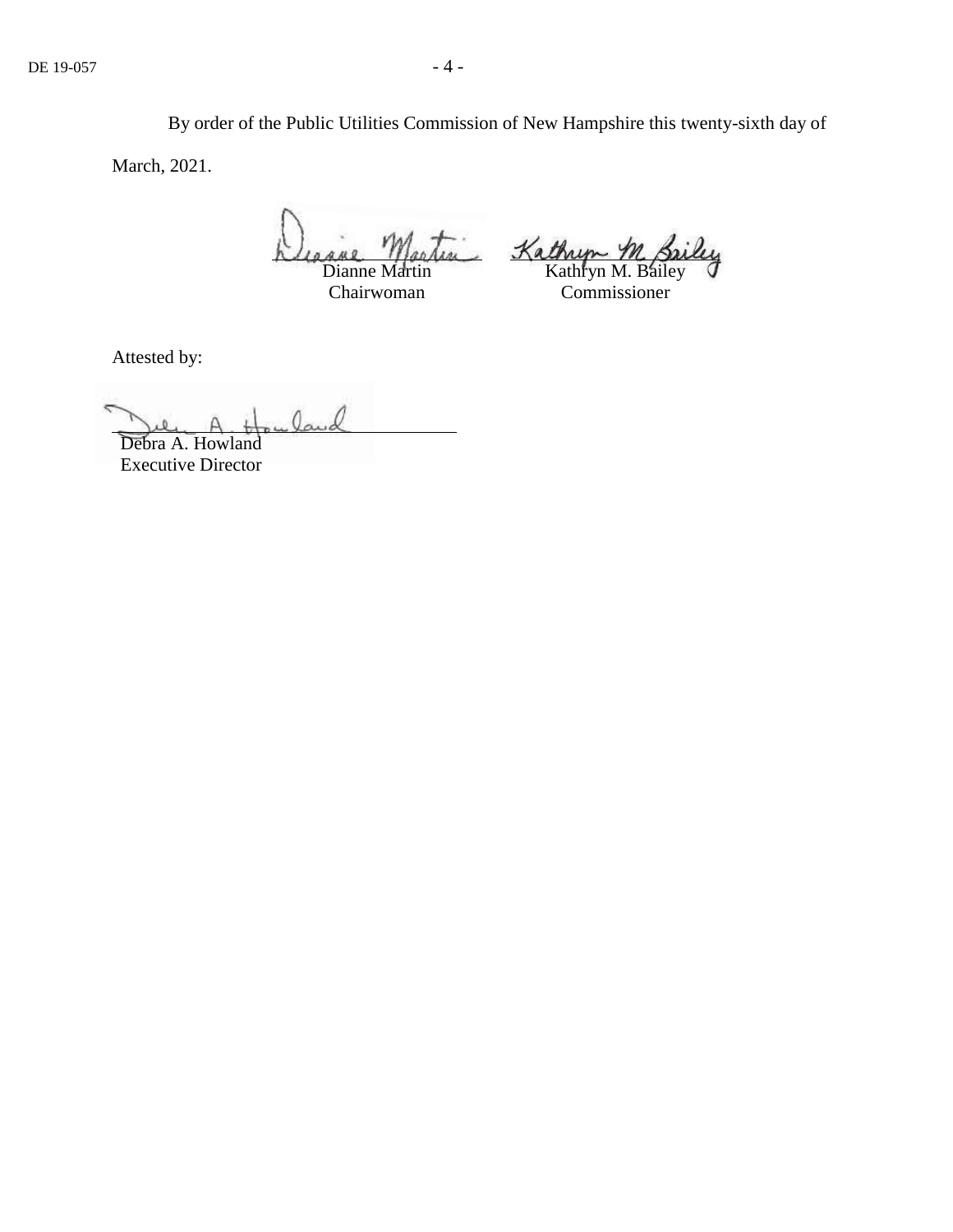## Service List - Docket Related

Docket#: 19-057

Printed: 3/26/2021

Email Addresses

ExecutiveDirector@puc.nh.gov palvarez@wiredgroup.net suzanne.amidon@puc.nh.gov mbirchard@keyesfox.com aboyd@acadiacenter.org brianna@cleanenergynh.org kelly@cleanenergynh.org brian.buckley@puc.nh.gov rburke@nhla.org richard.chagnon@puc.nh.gov pradip.chattopadhyay@oca.nh.gov jessica.chiavara@eversource.com john@johncoffman.net roger@fsconline.com kristi.davie@eversource.com johndefever@yahoo.com kurt.demmer@puc.nh.gov allen.desbiens@eversource.com paul.dexter@puc.nh.gov jdonahue@preti.com pearl.donohoo-vallett@brattle.com jay.dudley@puc.nh.gov Stephen.Eckberg@puc.nh.gov eemerson@primmer.com matthew.fossum@eversource.com tom.frantz@puc.nh.gov mhorne@hcc-law.com tklaes@blueridgecs.com donald.kreis@oca.nh.gov erica.menard@eversource.com tmlarkinassociates@gmail.com madeleine@cleanenergynh.org karen.moran@puc.nh.gov scott@sjmuellerlaw.com dmullinax@blueridgecs.com rnelson@strategen.com elizabeth.nixon@puc.nh.gov